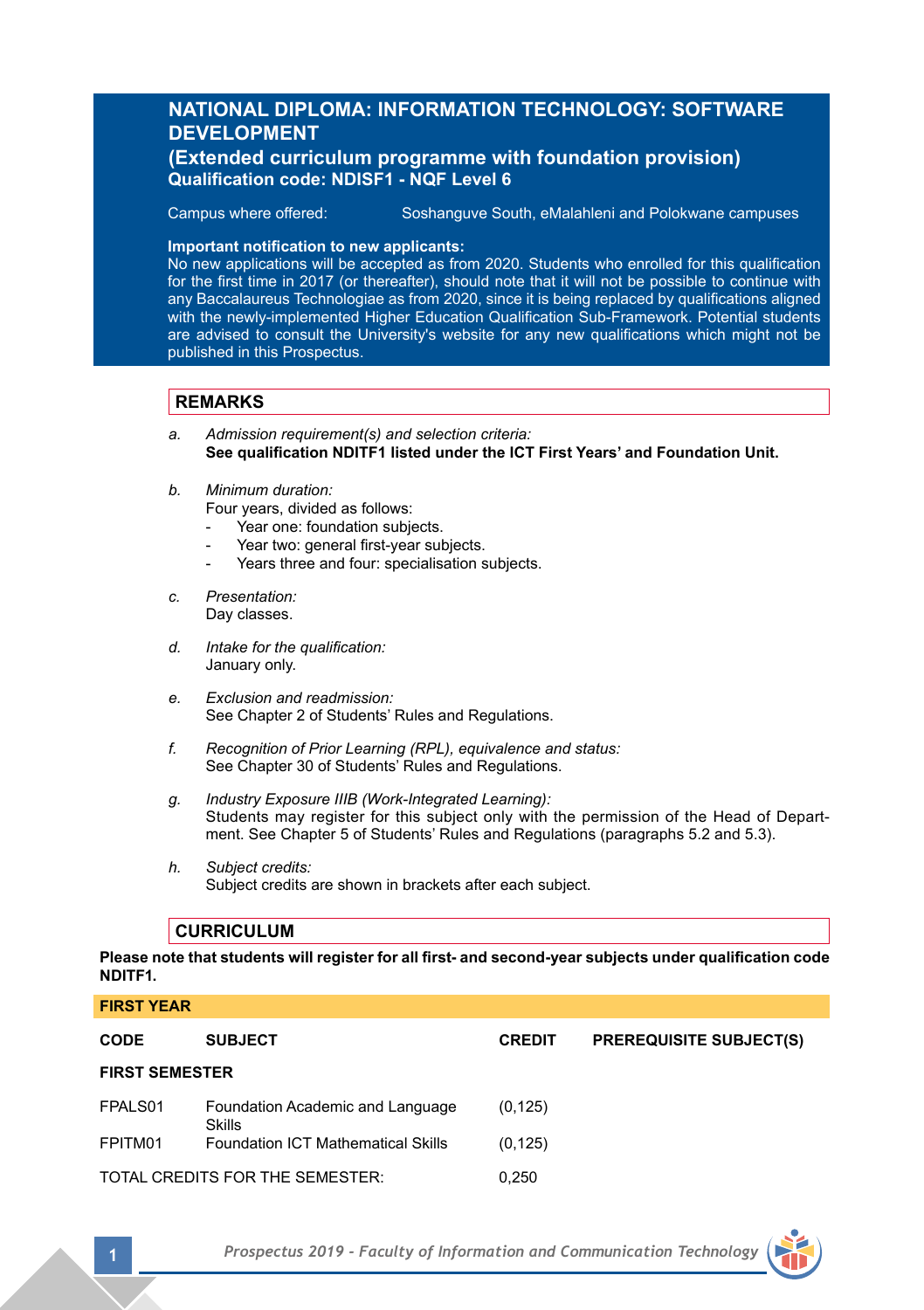## **SECOND SEMESTER**

| FPIDS01                                  | Foundation Information and Software<br><b>Development Skills</b>                                                  | (0, 125)                                 |                                |  |
|------------------------------------------|-------------------------------------------------------------------------------------------------------------------|------------------------------------------|--------------------------------|--|
| FPPRS01                                  | Foundation Presentation and Reporting<br>Skills                                                                   | (0, 125)                                 |                                |  |
| TOTAL CREDITS FOR THE SEMESTER:          |                                                                                                                   | 0,250                                    |                                |  |
| TOTAL CREDITS FOR THE FIRST YEAR:        |                                                                                                                   | 0,500                                    |                                |  |
|                                          | <b>SECOND YEAR</b><br>After completion of all first-year subjects.                                                |                                          |                                |  |
| <b>CODE</b>                              | <b>SUBJECT</b>                                                                                                    | <b>CREDIT</b>                            | <b>PREREQUISITE SUBJECT(S)</b> |  |
| <b>FIRST SEMESTER</b>                    |                                                                                                                   |                                          |                                |  |
| CFS10AT<br>CGS10AT<br>CMK10AT<br>DSO17AT | Computing Fundamentals IA<br><b>Computing Systems IA</b><br><b>Computing Skills IA</b><br>Development Software IA | (0,062)<br>(0,062)<br>(0,063)<br>(0,063) |                                |  |
|                                          | TOTAL CREDITS FOR THE SEMESTER:                                                                                   | 0,250                                    |                                |  |
| <b>SECOND SEMESTER</b>                   |                                                                                                                   |                                          |                                |  |
| CFS10BT<br>CGS10BT<br>CMK10BT<br>DSO17BT | Computing Fundamentals IB<br>Computing Systems IB<br><b>Computing Skills IB</b><br>Development Software IB        | (0,062)<br>(0,062)<br>(0,063)<br>(0,063) | Development Software IA        |  |
| TOTAL CREDITS FOR THE SEMESTER:<br>0,250 |                                                                                                                   |                                          |                                |  |
|                                          | TOTAL CREDITS FOR THE SECOND YEAR:                                                                                | 0.500                                    |                                |  |

**As from the third year, a student will register for the specialisation field: Software Development (NDISF1).**

| <b>THIRD YEAR</b>                               |                                                                                                                      |                                              |                                                                                                                      |
|-------------------------------------------------|----------------------------------------------------------------------------------------------------------------------|----------------------------------------------|----------------------------------------------------------------------------------------------------------------------|
| <b>CODE</b>                                     | <b>SUBJECT</b>                                                                                                       | <b>CREDIT</b>                                | <b>PREREQUISITE SUBJECT(S)</b>                                                                                       |
| <b>FIRST SEMESTER</b>                           |                                                                                                                      |                                              |                                                                                                                      |
| DSO23AT<br>ISY23AT<br>SSF24AT<br>TPG111T        | Development Software IIA<br>Information Systems IIA<br>System Software IIA<br><b>Technical Programming I</b>         | (0, 125)<br>(0, 125)<br>(0, 125)<br>(0, 250) | Development Software IB<br>Computing Fundamentals IB<br><b>Computing Systems IB</b><br>Development Software IB       |
| TOTAL CREDITS FOR THE SEMESTER:<br>0,625        |                                                                                                                      |                                              |                                                                                                                      |
| <b>SECOND SEMESTER</b>                          |                                                                                                                      |                                              |                                                                                                                      |
| DSO23BT<br>ISY23BT<br>SSF24BT<br><b>TPG201T</b> | Development Software IIB<br><b>Information Systems IIB</b><br>System Software IIB<br><b>Technical Programming II</b> | (0, 125)<br>(0, 125)<br>(0, 125)<br>(0, 250) | Development Software IIA<br>Information Systems IIA<br><b>Computing Systems IB</b><br><b>Technical Programming I</b> |
| TOTAL CREDITS FOR THE SEMESTER:<br>0,625        |                                                                                                                      |                                              |                                                                                                                      |
| TOTAL CREDITS FOR THE THIRD YEAR:<br>1,250      |                                                                                                                      |                                              |                                                                                                                      |

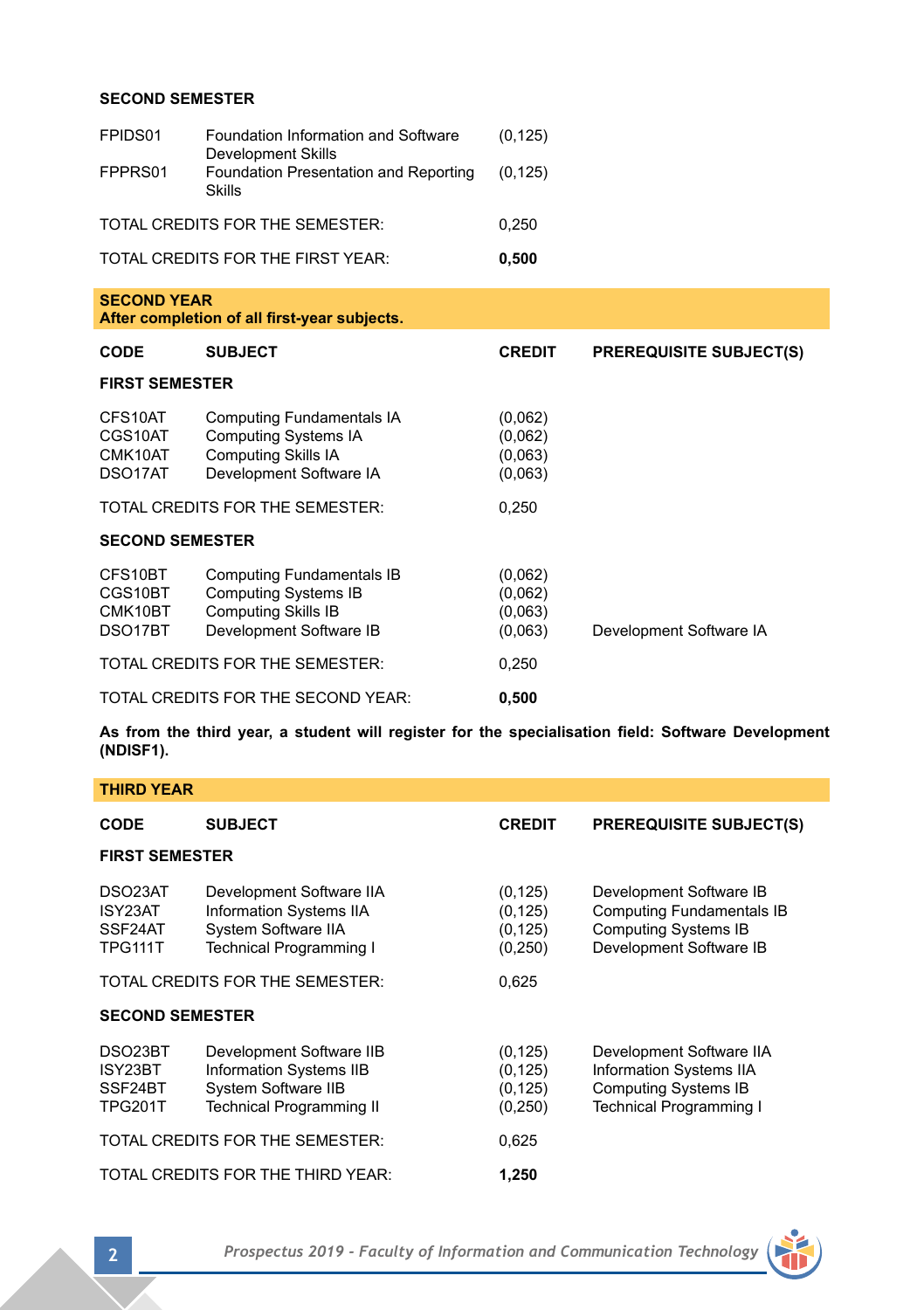| <b>CODE</b>                                         | <b>SUBJECT</b>                                                                                                                           | <b>CREDIT</b>                                            | <b>PREREQUISITE SUBJECT(S)</b>                                                                                    |
|-----------------------------------------------------|------------------------------------------------------------------------------------------------------------------------------------------|----------------------------------------------------------|-------------------------------------------------------------------------------------------------------------------|
| <b>FIRST SEMESTER</b>                               |                                                                                                                                          |                                                          |                                                                                                                   |
| DSO34AT<br>DSO34BT<br>IDC30AT<br>ISY34AT<br>ISY34BT | Development Software IIIA<br>Development Software IIIB<br>Industry Exposure IIIA<br>Information Systems IIIA<br>Information Systems IIIB | (0, 125)<br>(0, 125)<br>(0, 125)<br>(0, 125)<br>(0, 125) | Development Software IIB<br>Development Software IIB<br>Information Systems IIB<br><b>Information Systems IIB</b> |
| TOTAL CREDITS FOR THE SEMESTER:                     |                                                                                                                                          | 0,625                                                    |                                                                                                                   |
| <b>SECOND SEMESTER</b>                              |                                                                                                                                          |                                                          |                                                                                                                   |

**On completion of all the above subjects. Students with only one subject outstanding may be allowed to register for that subject and Industry Exposure IIIB with the approval of the Head of Department.**

| IDC30BT | Industry Exposure IIIB               | (0, 125) |
|---------|--------------------------------------|----------|
|         | TOTAL CREDITS FOR THE SEMESTER:      | 0.125    |
|         | TOTAL CREDITS FOR THE FOURTH YEAR:   | 0.750    |
|         | TOTAL CREDITS FOR THE QUALIFICATION: | 3,000    |

## **SUBJECT INFORMATION (OVERVIEW OF SYLLABUS)**

The syllabus content is subject to change to accommodate industry changes. Please note that a more detailed syllabus is available at the Department or in the study guide that is applicable to a particular subject. On 02 August 2018, the syllabus content was defined as follows:

### **C**

**FOURTH YEAR**

## **COMPUTING FUNDAMENTALS IA (CFS10AT) 1 X 3-HOUR PAPER**

### *(Subject custodian: Department of Computer Science)*

The student is introduced to the fundamentals of computers and information systems, computer organisation and data processing. (Total tuition time:  $\pm$  90 hours)

### **COMPUTING FUNDAMENTALS IB (CFS10BT) 1 X 3-HOUR PAPER**

*(Subject custodian: Department of Computer Science)*

The basic concepts of system development, data management, management information systems, ethics, privacy and security, purchasing and maintaining microcomputers, number systems and binary logic. (Total tuition time: ± 54 hours)

## **COMPUTING SKILLS IA (CMK10AT) 1 X 3-HOUR PAPER**

### *(Subject custodian: Department of Informatics)*

This subject aims to equip the student with fundamentals of IT Soft skills for both the ICT industry and other working environments upon which a successful career can be built. In addition, it will also improve the student's relation and interaction abilities needed within the dynamic ICT industry. The student who successfully completes this subject must identify and implement various thinking skills and learning styles, state the legal and cultural sensitivity issues of IT, identify and explain the variety of soft skills including study skills and strategies, research, presentation as well as communication skills, and identify and explain interpersonal skills in relation to character, time management and team building dynamics and conflict resolution. (Total tuition time: ± 60 hours)

**3** *Prospectus 2019 - Faculty of Information and Communication Technology*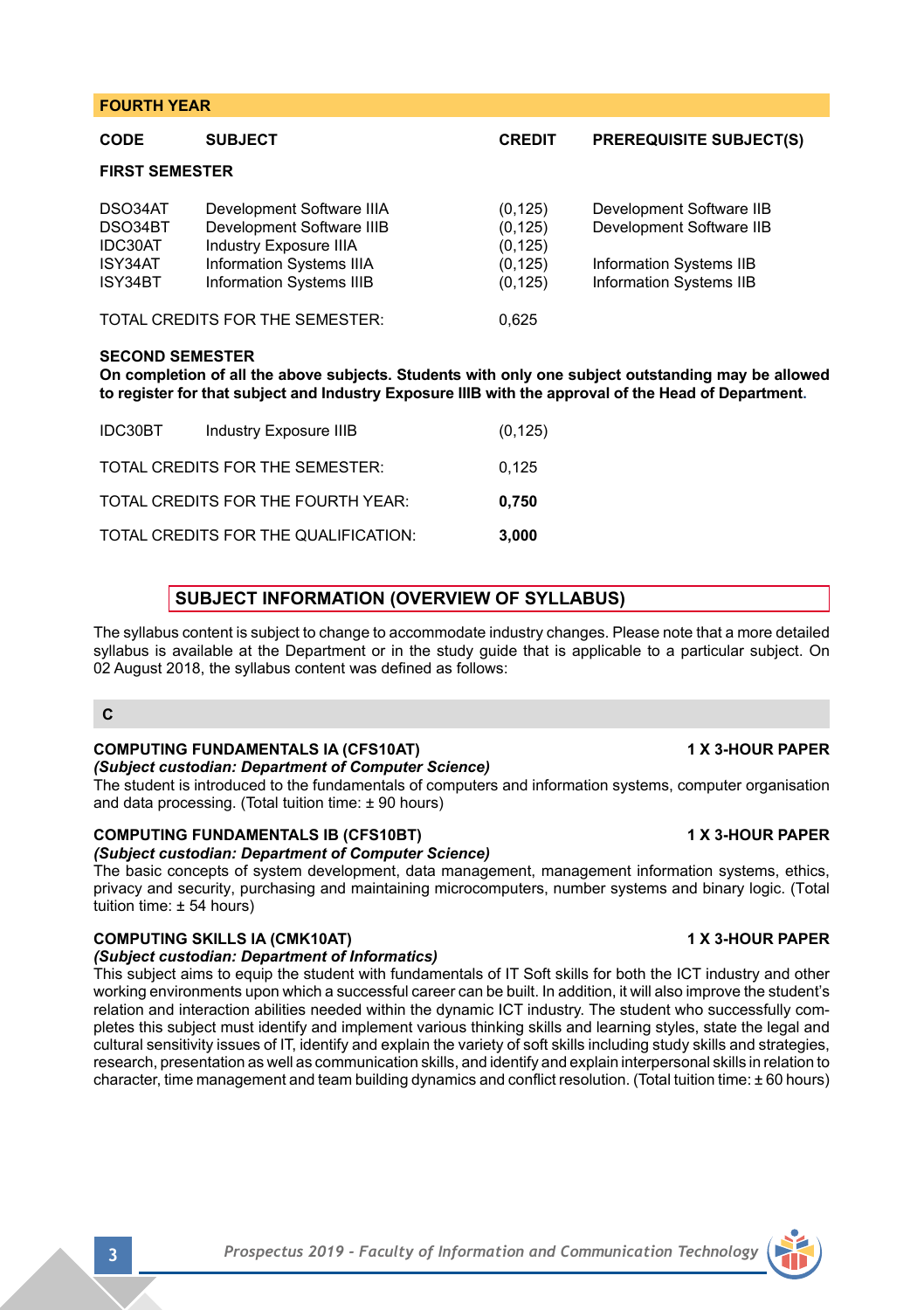## **COMPUTING SKILLS IB (CMK10BT) 1 X 3-HOUR PAPER**

## *(Subject custodian: Department of Informatics)*

The aim of this subject is to extend the skills in CMK10 AT so as to improve on student's relations and interaction capabilities that will be applicable within the dynamic ICT industry and the external environment. The student who successfully completes this subject must describe, distinguish and portray changes in terms of personality profiles, emotional intelligence, self-management, stress management and relationship management; identify and apply the notion of team dynamics; deal with conflict and understand the dynamics behind change; report on effective correspondence; produce meeting documents; conduct meetings; and demonstrate the required communication skills to develop interpersonal business relationships through by means of group work. (Total tuition time: ± 60 hours)

## **COMPUTING SYSTEMS IA (CGS10AT) 1 X 3-HOUR PAPER**

*(Subject custodian: Department of Computer Systems Engineering)* Introduction to hardware, operating systems, motherboards, processors, memory, hard drives, installing and supporting I/O devices, multimedia devices and mass storage, PC maintenance and troubleshooting strategies, and installing and maintenance of Windows. (Total tuition time: ± 54 hours)

## **COMPUTING SYSTEMS IB (CGS10BT) 1 X 3-HOUR PAPER**

## *(Subject custodian: Department of Information Technology)*

Provides the foundation of data communications and local area management, OSI model and/ or TCP/IP protocol stack model, data transmission principles, media, major protocols, topologies, routing methods, introduction to networking principles and network operating system fundamentals. (Total tuition time: ± 54 hours)

**D**

## **DEVELOPMENT SOFTWARE IA (DSO17AT) 1 X 4-HOUR COMPUTER-BASED**

## *(Subject custodian: Department of Computer Science)*

Aim: To learn to solve problems using the basic programming principles, and then practically apply that knowledge in C++. Objectives: To enable the student to understand problems and know how to solve them by using a computer; understand the general concepts and arithmetic used in programming, sequence, selection and iteration control structures and a variety of built-in data types, including strings. The students are exposed to the concept of event-driven programming in a visual programming environment focusing on the development of graphical user interfaces to solve real-life practical programming problems. (Total tuition time: ± 72 hours)

## **DEVELOPMENT SOFTWARE IB (DSO17BT) 1 X 4-HOUR COMPUTER-BASED**

*(Subject custodian: Department of Computer Science)*

Aim: To expand on the already mastered knowledge obtained in Development Software IA. Objectives: To broaden the programming skills base of the student by adding the following topics: write an algorithm and applying it in VB.NET/C++ using functions and sub-procedures, and write an algorithm containing one-dimensional arrays. String manipulation will be continued as well as a brief introduction to text file processing. (Total tuition time:  $± 72$  hours)

## **DEVELOPMENT SOFTWARE IIA (DSO23AT) 1 X 4-HOUR COMPUTER-BASED**

*(Subject custodian: Department of Computer Science)*

This subject introduces Oracle and SQL to students. The subject includes standard queries, joins, functions, sub-queries, report writing, creation of tables and views, data manipulation using the Oracle courseware and the Oracle software. Students also learn how to create and maintain database objects and how to store, retrieve and manipulate data. (Total tuition time: ± 59 hours)

# **DEVELOPMENT SOFTWARE IIB (DSO23BT) 1 X 4-HOUR COMPUTER-BASED**

## *(Subject custodian: Department of Computer Science)*

This subject introduces students to PL/SQL programming blocks or program units in the Oracle environment. This subject includes the Development of efficient PL/SQL programs to access Oracle databases, creation of stored procedures and functions for maximum reuse and easy code maintenance using the Oracle courseware and the Oracle software. Students would need the knowledge of Oracle and SQL for this subject. (Total tuition time: ± 59 hours)

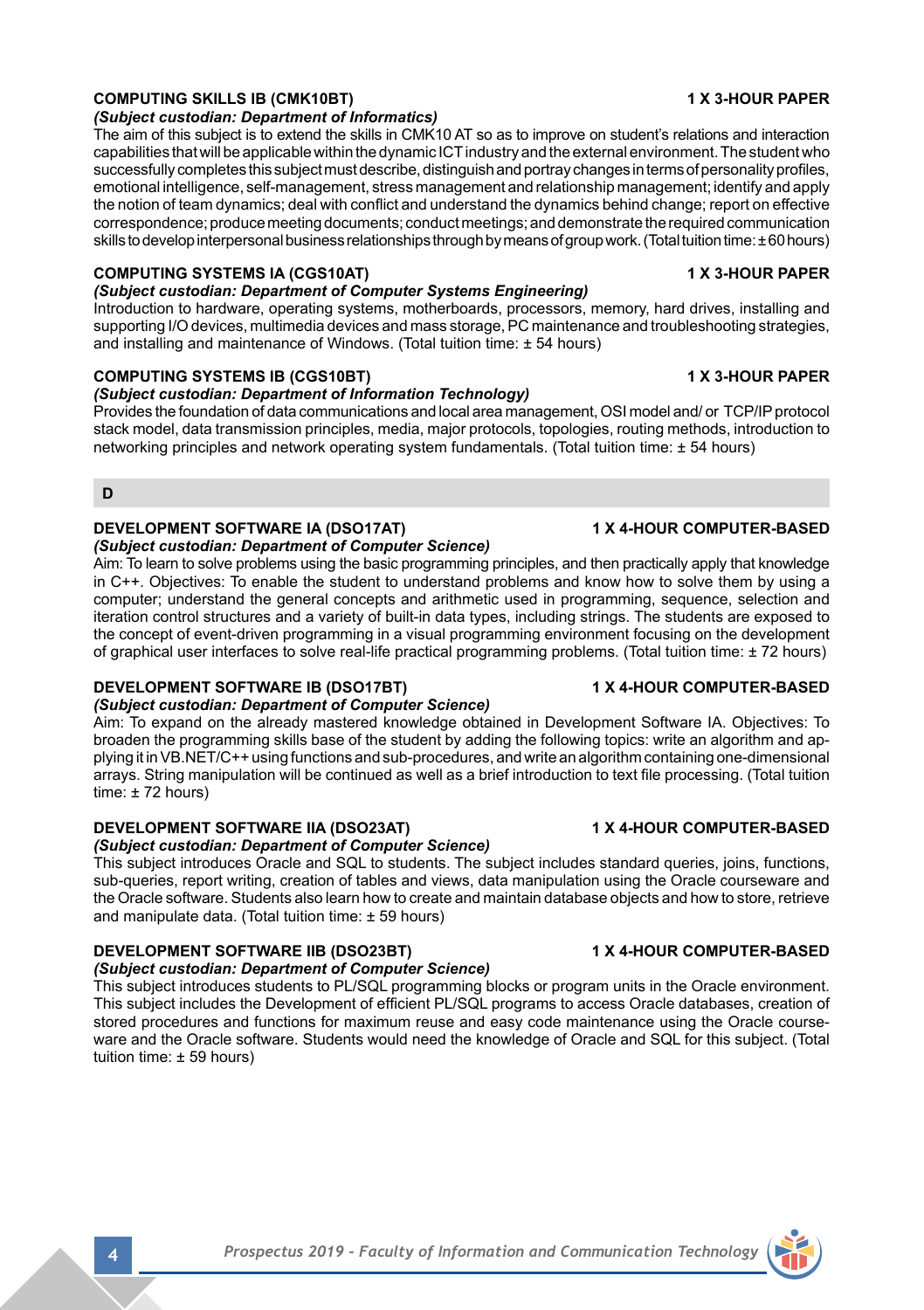## **DEVELOPMENT SOFTWARE IIIA (DSO34AT) 1 X 3-HOUR PAPER**

## *(Subject custodian: Department of Computer Science)*

This subject introduces students to the various database concepts, the design, implementation and management of a database system. The subject will prepare the student for practical applications in the design, implementation and management of database systems. The student should be competent in: the principles of developing and implementing small IT systems. On completion, the student should be able to create, maintain and administer databases according to the DBLC. Students should also be able to grasp how the database design fits into the Software Development Life Cycle. (Total tuition time: ± 59 hours)

## **DEVELOPMENT SOFTWARE IIIB (DSO34BT) CONTINUOUS ASSESSMENT**

## *(Subject custodian: Department of Computer Science)*

The subject is project-based and integrates knowledge across all study fields of the qualification including: systems analysis and design; networking principles; project management; database design and implementation; and programming. On completion of the subject, the student should have the ability to: analyse and design software solutions to industry-related Information Technology problems and utilise the required technical skills to effectively implement the designed solutions in a distributed IT environment. (Total tuition time: ± 59 hours)

**F**

### **FOUNDATION ACADEMIC AND LANGUAGE SKILLS (FPALS01) 1 X 3-HOUR PAPER** *(Subject custodian: ICT First Years' and Foundation Unit)*

Aim/Purpose: To provide a sound foundation for, and to enhance basic language proficiency and academic skills necessary for reading, writing and studying in an ICT environment. Objectives: Analyse, adjust and improve study skills. Apply research skills in assignments. Interpret and reflect on all available and relevant resource material in proper English. Communicate in a comprehensible and clear manner in both a general and subject-specific manner showing cultural sensitivity. Demonstrate intermediate-level proficiency in oral and written English. Key topics: Managing adjustment problems: student life, coping with diversity and change, time management, setting goals and note taking, summarising techniques, English vocabulary and grammar, reading and writing skills. (Total tuition time: ± 84 hours)

# **FOUNDATIONAL ICT MATHEMATICAL SKILLS (FPITM01) 1 X 3-HOUR PAPER**

# *(Subject custodian: ICT First Years' and Foundation Unit)*

Aim/Purpose: The focus of the subject is to ensure students have the necessary mathematical and numeracy skills needed for ICT. Students will also be introduced to abstract logical reasoning and computational thinking skills. These skills are further developed through practical exercises relating to various day-to-day problemsolving activities. Objectives: To develop the problem solving skills as well as the computational thinking skills of the student and therefore prepare the student for the programming subjects to follow. Key topics: The number system and basic arithmetic; introduction to algebra: expressions and equations; fractions and decimals, algebraic fractions; percentages; ratio and rate; perimeter, area and volume; measuring systems and units; time, distance and speed; Cartesian plane and coordinates; algebraic functions; mtrices. (Total tuition time: ± 96 hours)

## **FOUNDATION INFORMATION AND SOFTWARE DEVELOPMENT 1 X 3-HOUR PAPER SKILLS (FPIDS01)**

## *(Subject custodian: ICT First Years' and Foundation Unit)*

Aim/Purpose: To prepare students for computer programming by developing logical, critical and lateral thinking skills. Objectives: To develop the students' logical thinking and problem-solving skills as preparation for programming. Abstract logical reasoning and computational thinking skills will therefore be used to solve problems. Key topics: Brain teasers as introduction to problem-solving; analysis and solving of word problems; solving of various day-to-day problems; introduction to algorithmic problem solving - sequence, basic selection, basic repetition steps; statistics; financial matters. (Total tuition time: ± 96 hours)

### **FOUNDATION PRESENTATION AND REPORTING SKILLS (FPPRS01) 1 X 3-HOUR PAPER** *(Subject custodian: ICT First Years' and Foundation Unit)*

Aim/Purpose: To provide a sound foundation for, and to enhance basic language proficiency skills necessary for reading and writing in an ICT environment with specific reference to presentations and reports. Objectives: Preparation of effective and professional reports and PowerPoint presentations. Interpret, relate and reflect on all available and relevant resource material in proper English. Communicate orally in a comprehensible and clear manner specifically when presenting various IT topics, demonstrate intermediate-level proficiency in written English. Key topics: Conflict management; problem solving; interpersonal relationships; stress management; communication theory; listening skills; public speaking and presentation skills; and report writing. (Total tuition time: ± 84 hours)

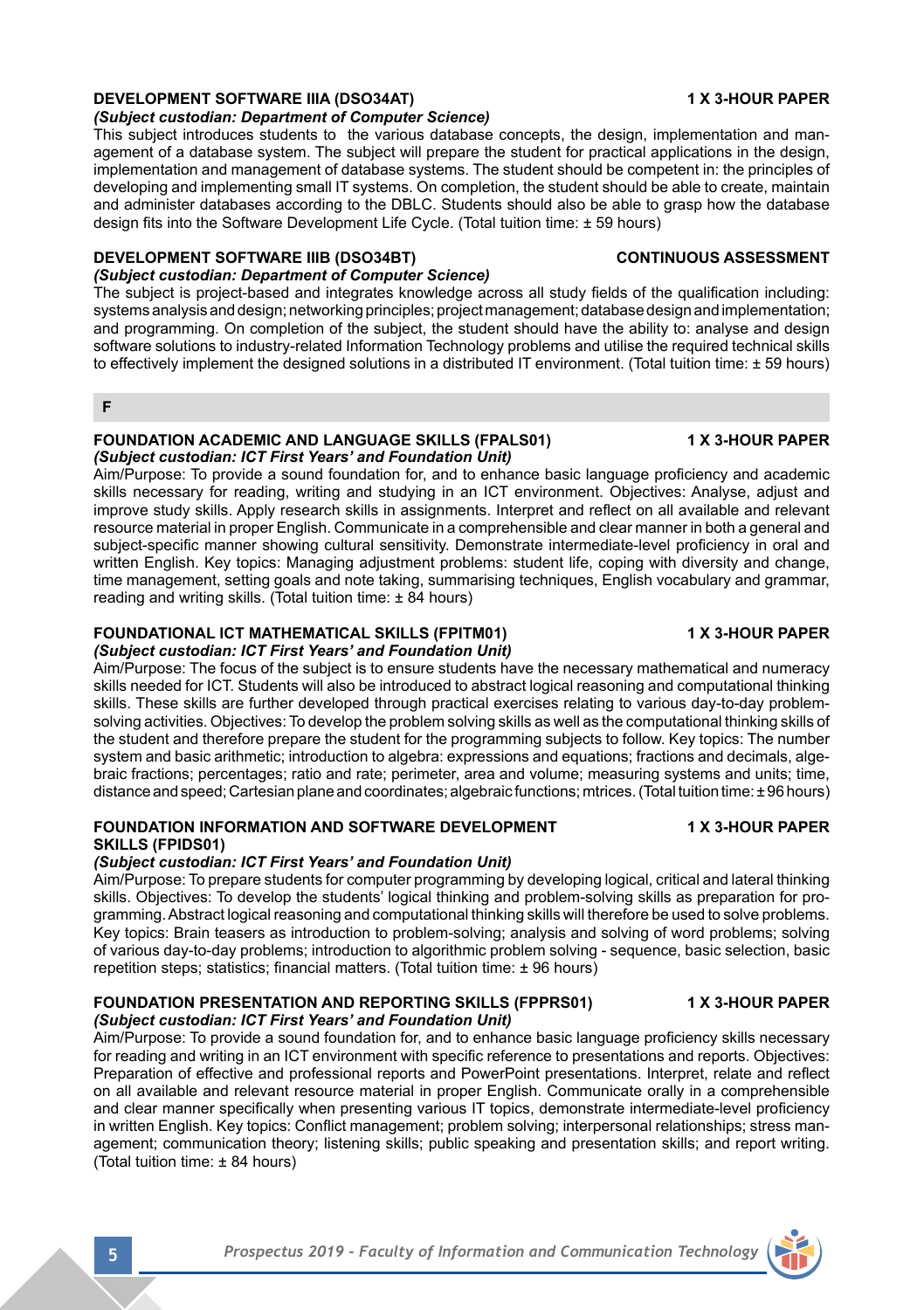**6** *Prospectus 2019 - Faculty of Information and Communication Technology*

## **INDUSTRY EXPOSURE IIIA (IDC30AT) 1 X 3-HOUR PAPER**

**I**

### *(Subject custodian: Department of Informatics)*

This subject enables students to gain insight to organisational characteristics and behaviour, personal and technological entrepreneurship; other issues include ethical and professional conduct in the workplace. The subject will also increase their knowledge of individual behavioural aspects, namely biographical characteristics, values attitudes, job satisfaction and personality and emotions, perceptions and individual decision making; broaden their understanding of the administrative structures of organisations, bureaucratic behaviour in global and diverse context; and develop interpersonal skills in applying and integrating contemporary theories of motivation. (Tuition time: ± 60 hours)

### **INDUSTRY EXPOSURE IIIB (IDC30BT) CONTINUOUS ASSESSMENT**

### *(Subject custodian: Department of Computer Science)*

Industry Exposure IIIB is career-orientated and is aimed at integrating academic training with practical skills, as demanded by industry. Students work in industry for six months. (No formal tuition)

## **INFORMATION SYSTEMS IIA (ISY23AT) 1 X 3-HOUR PAPER**

### *(Subject custodian: Department of Computer Science)*

Understanding Systems Analysis fundamentals and the role of information technology in today's dynamic business environment; How to analyse a business case in the systems planning phase and the importance of understanding business operations and requirements and how IT projects support a company's overall strategic plan as well as the importance of conducting a preliminary investigation and a feasibility study; Learn about project management and how to plan, schedule, monitor and report on IT projects; Understand how to gather facts about a systems project, prepare documentation, and how to develop or create graphical models that show how the system transforms data into useful information and these models are used to design and develop systems. (Total tuition time: ± 72 hours)

## **INFORMATION SYSTEMS IIB (ISY23BT) 1 X 3-HOUR PAPER**

### *(Subject custodian: Department of Computer Science)*

The subject accommodates students from a broad spectrum of disciplines and interest. It includes a theoretical as well as a practical component. Theoretical component covers the systems design, systems implementation and systems support and security phases. Students choose different programming languages and integrate them to design commercial system. This subject provides the knowledge and practical skills needed to complete the development and design phases of a commercial system. (Total tuition time: ± 72 hours)

## **INFORMATION SYSTEMS IIIA (ISY34AT) 1 X 3-HOUR PAPER**

### *(Subject custodian: Department of Computer Science)*

The purpose of this subject is: to provide the knowledge and practical skills needed to develop and present a computerised design of the system that students plan and analyse, using a system design and development methodology. This subject covers system analysis and design following the object oriented approach. A model driven approach is adopted starting with use cases and scenarios followed by defining problems domains classes through to detailed design models. The students will gain in-depth knowledge of OO software design and design patterns compliant with UML 2.0 modeling standards supported by the Unified Process as a systems development methodology covering the entire Unified Process Life Cycle (UPLC). (Total tuition time: ± 60 hours)

## **INFORMATION SYSTEMS IIIB (ISY34BT) 1 X 3-HOUR PAPER**

### *(Subject custodian: Department of Computer Science)*

Students are introduced to concepts of project management within an ICT environment. Topics that are covered include: project life cycle, project process groups, project management knowledge areas which include risk, time, cost, and scope management. A student is expected to have knowledge of systems analysis and design in the IT field. On completion, students are expected to be competent in project selection, project scheduling using Gantt/PERT charts, project cost estimation and project risk analysis. (Total tuition time: ± 59 hours)

### **S**

### **SYSTEM SOFTWARE IIA (SSF24AT) 1 X 3-HOUR PAPER**

*(Subject custodian: Department of Computer Systems Engineering)*

Students are introduced to the basic system administration knowledge of Red Hat Linux, as well as to network administration in the Linux environment. (Total tuition time: ± 78 hours)